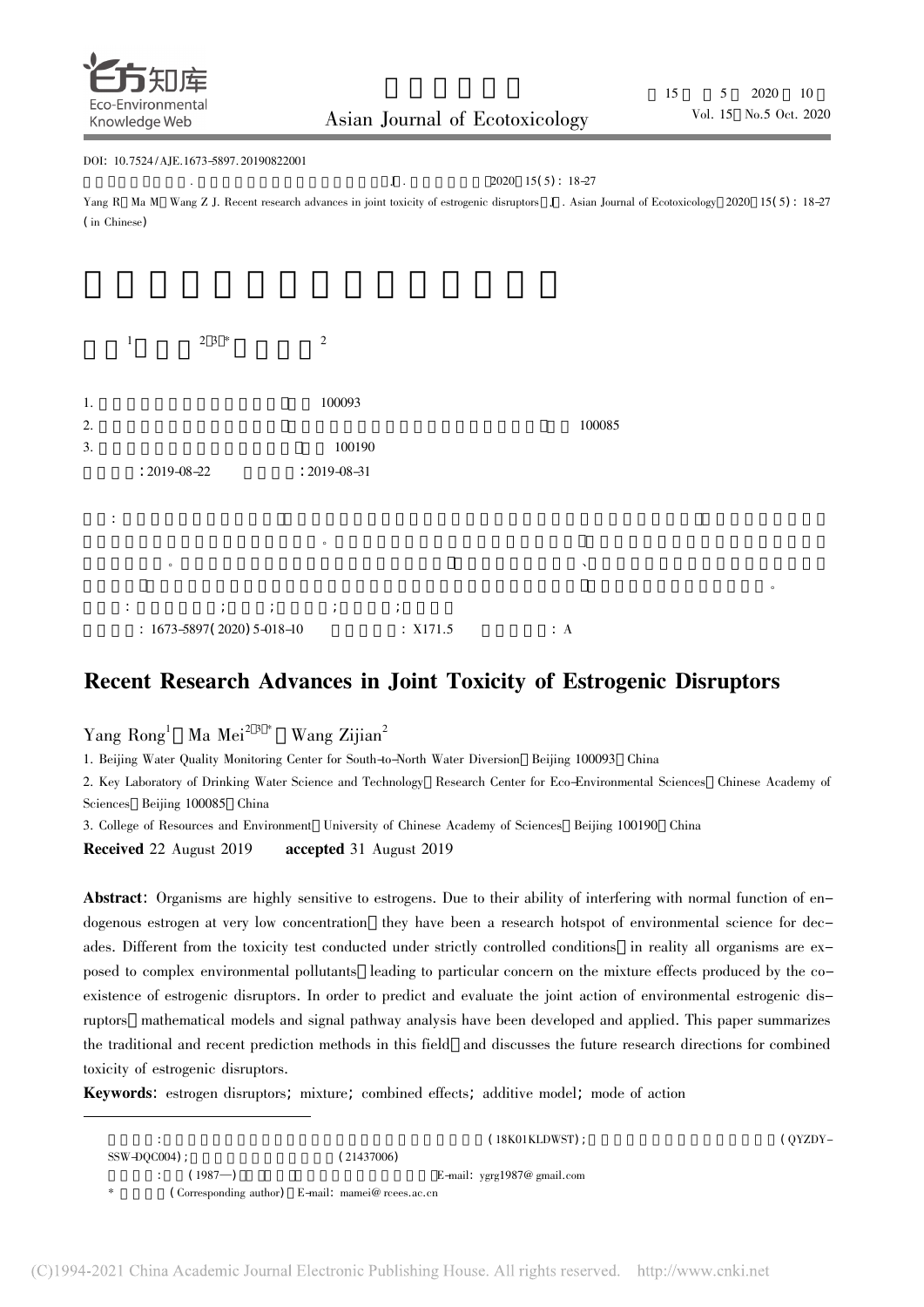

| Table 1 Published researches on combined effects of estrogenic agonists |  |  |  |  |  |  |  |  |  |
|-------------------------------------------------------------------------|--|--|--|--|--|--|--|--|--|
|-------------------------------------------------------------------------|--|--|--|--|--|--|--|--|--|

| Test chemicals                                                                                                                                                                                                                                                                                | Test organism    | Endpoint        | Result                 | Reference |
|-----------------------------------------------------------------------------------------------------------------------------------------------------------------------------------------------------------------------------------------------------------------------------------------------|------------------|-----------------|------------------------|-----------|
| $(o\ p'\text{-DDT})$ ,<br>$2-(2-$<br>$2-(4-$<br>$-1$ 1 1 -<br>$-4-$<br>$\lambda$<br>$2-(2-ehloropheny) -2-(4-ehloropheny) -1 1 1-trichloroethane$<br>$(o, p' - DDT)$ genistein 4-nonylphenol 4-n-octylphenol                                                                                  | Recombined yeast | Enzyme activity | Concentration addition | 11        |
| $\lambda$<br>$\lambda$<br>$\overline{\phantom{a}}$<br>$A_{\lambda}$<br>Hydroxylated polychlorinated biphenyls parabenes<br>benzophenones bisphenol A genistein                                                                                                                                | Recombined yeast | Enzyme activity | Concentration addition | 12        |
| $\sqrt{17\alpha-1}$<br>$17\beta-$<br>$\sim$<br>$\sim$<br>$\lambda$<br>$\mathbf{A}$<br>$-4-$<br>$\sim$<br>$\lambda$<br>$\lambda$<br>$17\beta$ -estradiol estrone estriol $17\alpha$ -ethinylestradiol<br>diethylstilbestrol estradiol valerate 4-tert-octylphenol<br>4-nonylphenol bisphenol A | Recombined yeast | Enzyme activity | Concentration addition | 13        |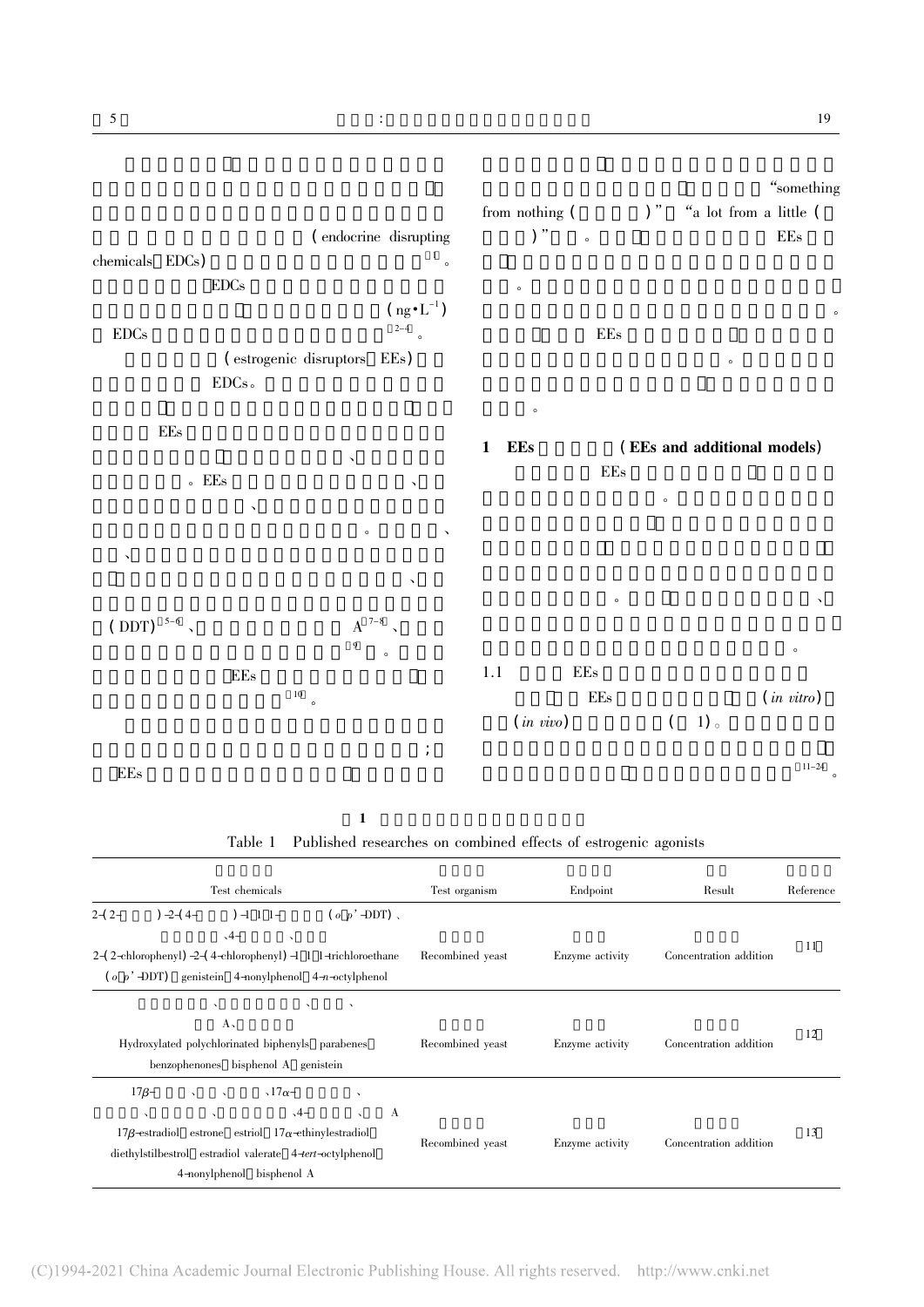#### 续表1

| Test chemicals                                                                                                                                                                                                                                                                                                                         | Test organism                                             | Endpoint                                                                  | Result                                        | Reference |
|----------------------------------------------------------------------------------------------------------------------------------------------------------------------------------------------------------------------------------------------------------------------------------------------------------------------------------------|-----------------------------------------------------------|---------------------------------------------------------------------------|-----------------------------------------------|-----------|
| $-1$ 1 1 -<br>$(p \ p' \text{-DDT})$ .<br>$o$ p' -DDT $2$ 2- (4-<br>$(p \ p' \text{-DDE})$ ,<br>2 2- (4-<br>$-1$ 1-<br>$(\beta$ -HCH)<br>$o$ p' -DDT 2 2-bis(p-chlorophenyl) -1 1 1-trichloroethane<br>$(p p' - DDT)$ 2 2-bis(p-chlorophenyl) -1 1-dichloroethylene<br>$(p p' -\text{DDE})$ $\beta$ -hexachlorobenzene ( $\beta$ -HCH) | $MCF-7$ cell                                              | Proliferation                                                             | Concentration addition                        | 14        |
| $A_{\lambda}$<br>$17\beta-$<br>All Controllers<br>$17\beta$ -estradiol estrone bisphenol A butylbenzyl phthalate<br>endosulfan methoxychlor pentachlorophenol                                                                                                                                                                          | $MCF-7$ cell                                              | Proliferation                                                             | Synergism addition<br>weak antagonism         | 15        |
| $17\beta-$<br>$\sqrt{17\alpha-1}$<br>$\Delta$<br>$A_2 -$<br>$\overline{a}$<br>$17\beta$ -estradiol $17\alpha$ -ethinylestradiol genistein<br>bisphenol A 4-nonylphenol 4-tert-octylphenol                                                                                                                                              | $MCF-7$ cell                                              | Proliferation                                                             | Antagonism and<br>concentration addition      | 16        |
| $\left($<br>$)$ ,<br>Endogenous and synthetic steroidal hormones<br>(estradiol estrone estriol ethinylestradiol etc.)<br>phytoestrogens pesticides cosmetic additives                                                                                                                                                                  | $MCF-7$ cell                                              | Proliferation                                                             | Concentration addition<br>and weak antagonism | 17        |
| Estradiol estrone ethinylestradiol nonylphenol                                                                                                                                                                                                                                                                                         | Rainbow trout and<br>recombined yeast                     | Vitellogenin and<br>enzyme activity                                       | Concentration addition                        | 18        |
| $17\beta-$<br>$-4-$<br>A<br>$17\beta$ -estradiol 4-nonylphenol bisphenol A                                                                                                                                                                                                                                                             | Japanese medaka                                           | Vitellogenin                                                              | Concentration addition                        | 19        |
| A<br>Ethinylestradiol genistein bisphenol A                                                                                                                                                                                                                                                                                            | Nile tilapia                                              | mRNA<br>mRNA expression                                                   | Concentration addition                        | 20        |
| Estradiol estrone estriol                                                                                                                                                                                                                                                                                                              | Turtle and<br>recombined yeast                            | Sex-reversal and<br>enzyme activity                                       | Synergism and<br>concentration addition       | 21        |
| $17\beta-$<br>$17\beta$ -estradiol hydroxylated<br>polychlorinated biphenyls                                                                                                                                                                                                                                                           | B6C3F1 mouse MCF-7 cell<br>HepG2 cell<br>recombined yeast | Uterine weight<br>proliferation<br>bioluminescence and<br>enzyme activity | Concentration addition                        | 22        |
| $\lambda$<br>$A_{\lambda}$<br>$\overline{\phantom{a}}$<br>Estradiol diethylstilbestrol diethylstilbestrol<br>genistein nonylphenol bisphenol A methoxychlor                                                                                                                                                                            | Mouse                                                     | Uterine weight                                                            | Antagonism                                    | 23        |
| $\sqrt{17\alpha-1}$<br>$17\beta-$<br>$\sim$ $\sim$<br>$\Delta$<br>$\overline{\phantom{a}}$<br>A<br>$4-$<br>$17\beta$ -estradiol estrone estriol $17\alpha$ -ethinylestradiol<br>diethylstilbestrol estradiol valerate<br>4-nonylphenol 4-tert-octylphenol bisphenol A                                                                  | $MCF-7$ cell                                              | Proliferation                                                             | Response addition                             | 24        |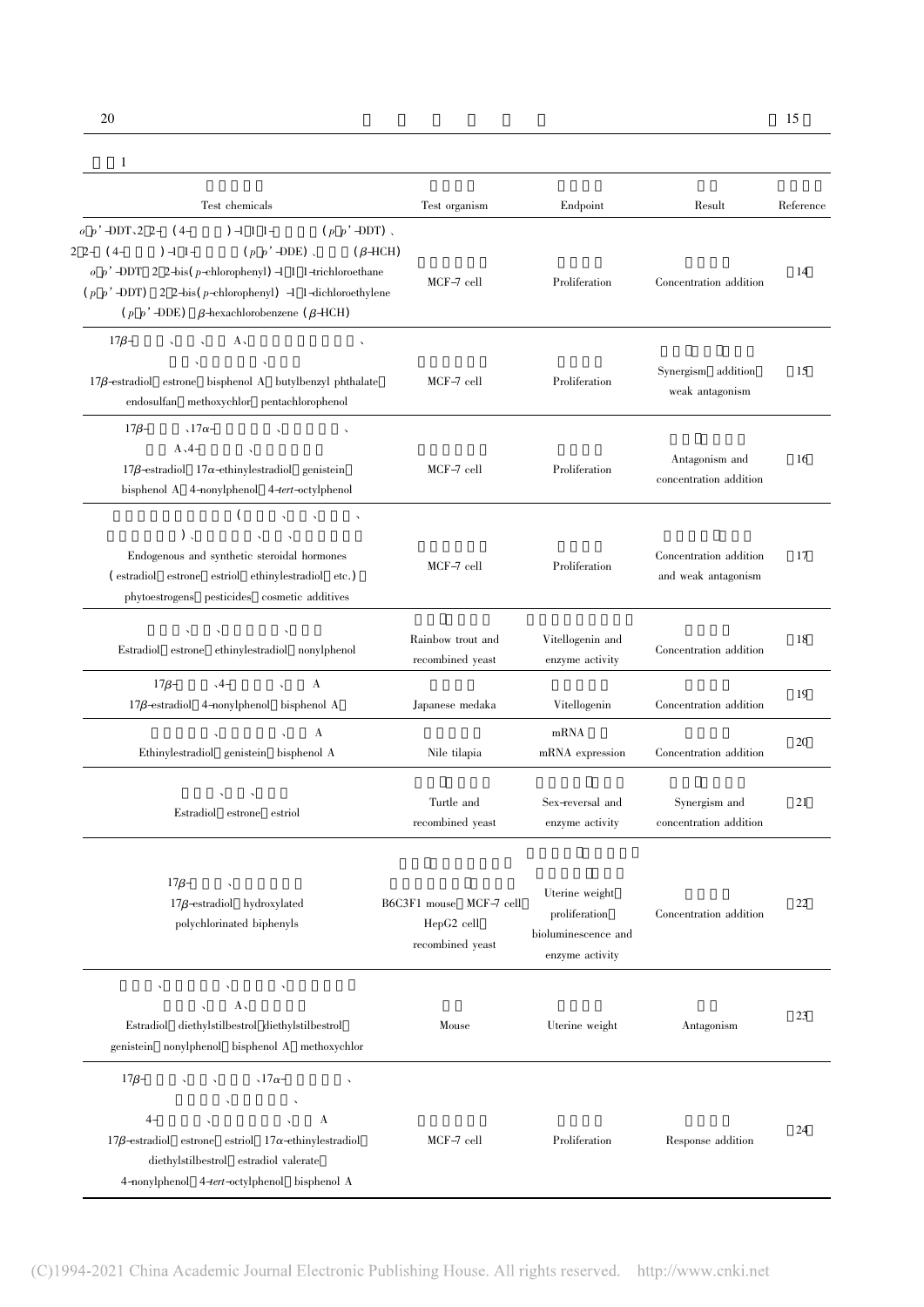$1$ 

 $\frac{26}{\circ}$ 

( concentration addition CA)  $\overline{\phantom{a}}$  EEs  $\overline{\phantom{a}}$  CA  $\bullet$ CA the company of  $CA$  $\bullet$ ( mode of action MoA)  $(\text{non-additivity})$   $\circ$  CA  $\epsilon$ as a set of  $\sim$ 例如 研究者发现使用雌激素、酚类、邻苯二甲  $MCF-7$  A  $8$  $\frac{15}{\circ}$ MCF-7  $\lambda$  a set of  $\lambda$  and  $\lambda$  $CA$  $16\atop{6}$ 度上决定了模型是否适用。在 多 重 MoA 的 情 况 CA SOFT 但当研究中涉及混合物效应预测 CA 的使用应 当谨慎。  $CA$  $\overline{O}$  $\frac{25}{c}$  $MoA$ 的路要走。  $1.2$   $CA$  $CA$  expansion  $CA$ ( estradiol equivalent EEQ)  $\ddot{\phantom{a}}$ :  $\ddot{\phantom{a}}$ of action ToA) (half-effective concentra- $\text{tion } \text{EC}_{50}$  ,  $^{27}$  : EEQ =  $\sum_{n=1}^{n}$  $\sum_{i=1}^n (c_i \times$  $EC_{xE2}$  $\frac{1}{\text{EC}_{xi}}$  $\therefore c_i$  i  $i$  $\text{EC}_{x \to 2}$   $\text{EC}_{xi}$  17β-( E<sub>2</sub> ) i  $x\%$  $EC_{50}$ 。  $($  $\bullet$  and  $\bullet$  and  $\bullet$  and  $\bullet$  and  $\bullet$  and  $\bullet$  and  $\bullet$  and  $\bullet$  and  $\bullet$  and  $\bullet$  and  $\bullet$  and  $\bullet$  and  $\bullet$  and  $\bullet$  and  $\bullet$  and  $\bullet$  and  $\bullet$  and  $\bullet$  and  $\bullet$  and  $\bullet$  and  $\bullet$  and  $\bullet$  and  $\bullet$  and  $\bullet$  and  $\bullet$  ) , we have  $\Gamma$  $CA$ (generalized concentration addition GCA)  $\frac{28}{\circ}$  $E_{\text{mix}} =$  $\sum_{i=1}^{n}$  $a_i c_i$  $EC_{50i}$  $1+\sum_{i=1}^{n}$  $\overline{c_i}$  $EC_{50i}$  $c_i \cdot a_i \quad \ \ \mathop{\mathrm{EC}}\nolimits_{50i}$  $i$  i  $\text{EC}_{50}$ 29 。 Logistic ( full logistic model FLM)  $\left($  $\sum_{s \in \mathbf{C}_{50}}$  ,  $\sum_{s \in \mathbf{N}}$  ,  $\sum_{s \in \mathbf{C}_{50}}$  ,  $\sum_{s \in \mathbf{C}_{50}}$  ,  $\sum_{s \in \mathbf{C}_{50}}$  ,  $\sum_{s \in \mathbf{C}_{50}}$  ,  $\sum_{s \in \mathbf{C}_{50}}$  ,  $\sum_{s \in \mathbf{C}_{50}}$  ,  $\sum_{s \in \mathbf{C}_{50}}$  ,  $\sum_{s \in \mathbf{C}_{50}}$  ,  $\sum_{s \in \mathbf{C}_{50}}$  ,  $\sum_{$  $FLM$   $30$ 可表示为:  $E_{\text{mix}} = \sum_{n=1}^{n}$  $\sum_{i=1}^{n}$  (Max<sub>i</sub>+  $Min_i-Max_i$ 1+( $\sum_{i=1}^{n}$  $\overline{c_i}$  $\frac{C_i}{\text{EC}_{50i}}$ <sup>P<sub>i</sub></sup>  $\times (\frac{c_i / EC_{50i}}{2})$  $\sum_{i=1}^{n}$  $\overline{c_i}$  $EC_{50i}$ ) ]  $\ldots$   $\ldots$   $\ldots$   $\ldots$   $\ldots$   $\ldots$   $\ldots$   $\ldots$   $\ldots$   $\ldots$   $\ldots$   $\ldots$   $\ldots$   $\ldots$   $\ldots$   $\ldots$   $\ldots$   $\ldots$   $\ldots$   $\ldots$   $\ldots$   $\ldots$   $\ldots$   $\ldots$   $\ldots$   $\ldots$   $\ldots$   $\ldots$   $\ldots$   $\ldots$   $\ldots$   $\ldots$   $\ldots$   $\ldots$   $\ldots$   $\ldots$   $\ldots$  $EC_{50i}$   $p_i$  i  $\mathcal{L} \times \mathcal{EC}_{50}$   $\mathcal{L}$  FLM  $($  ,  $)$  $\frac{31}{c}$ 

 $Schlotz$   $32$ 

 $\chi$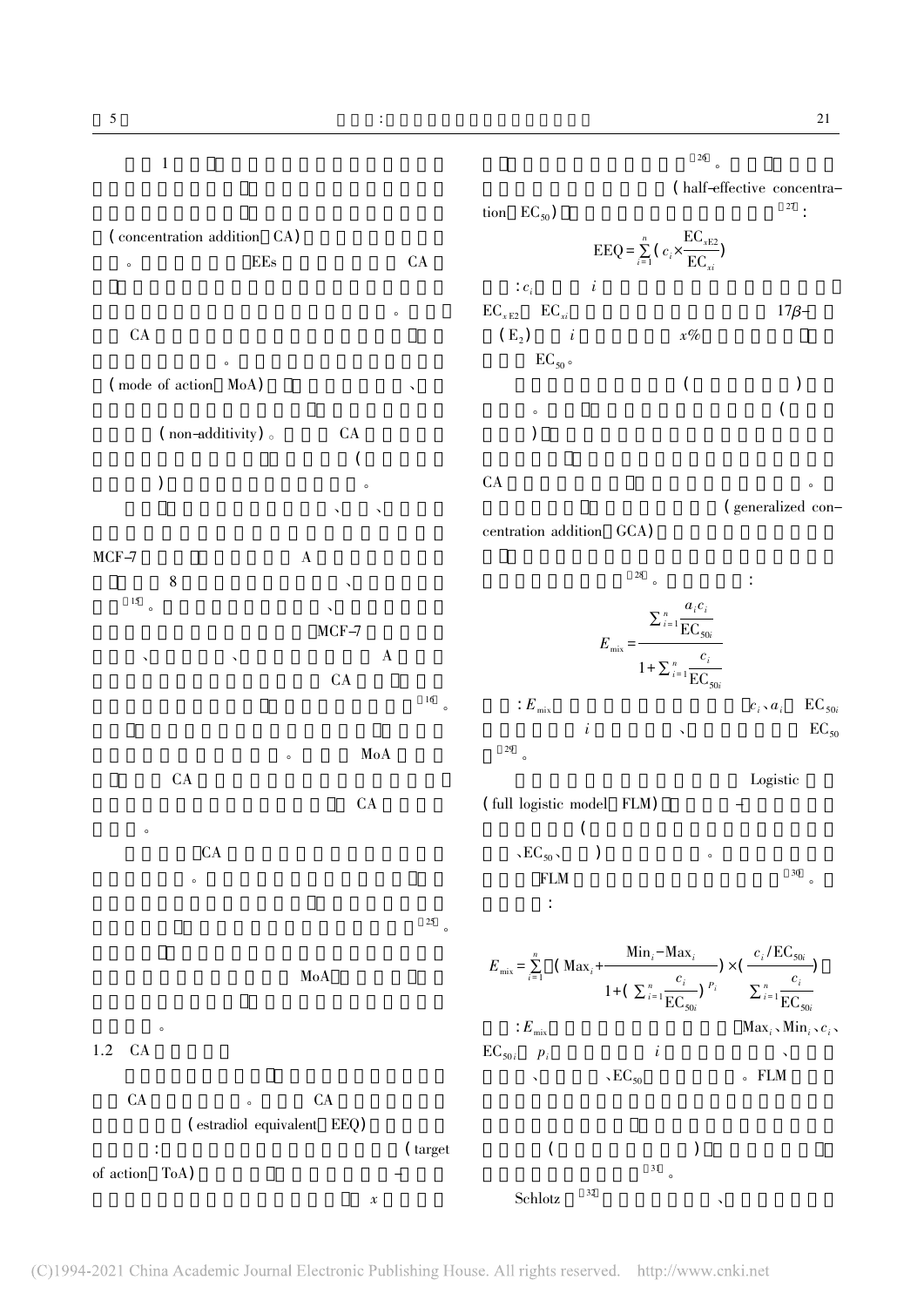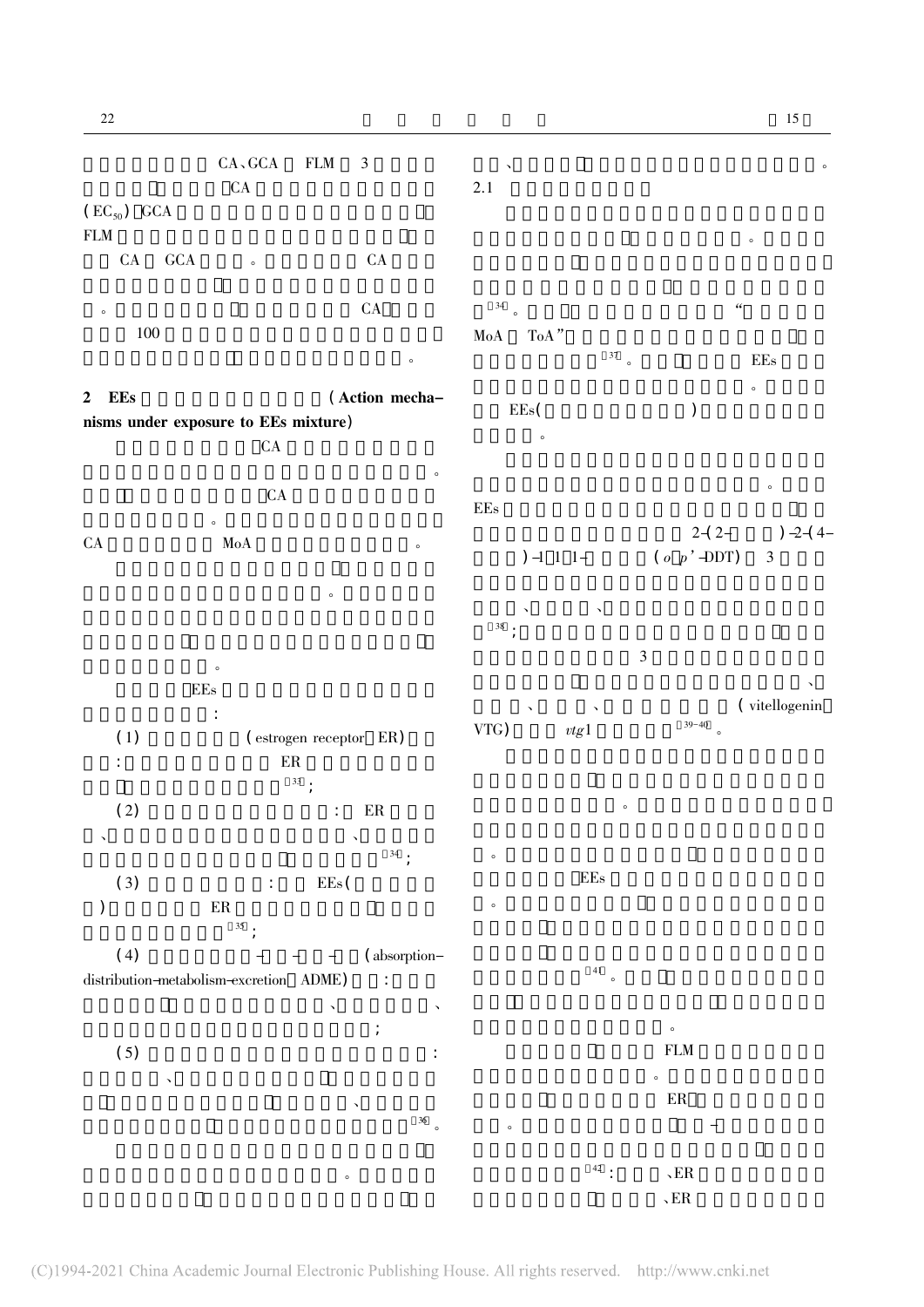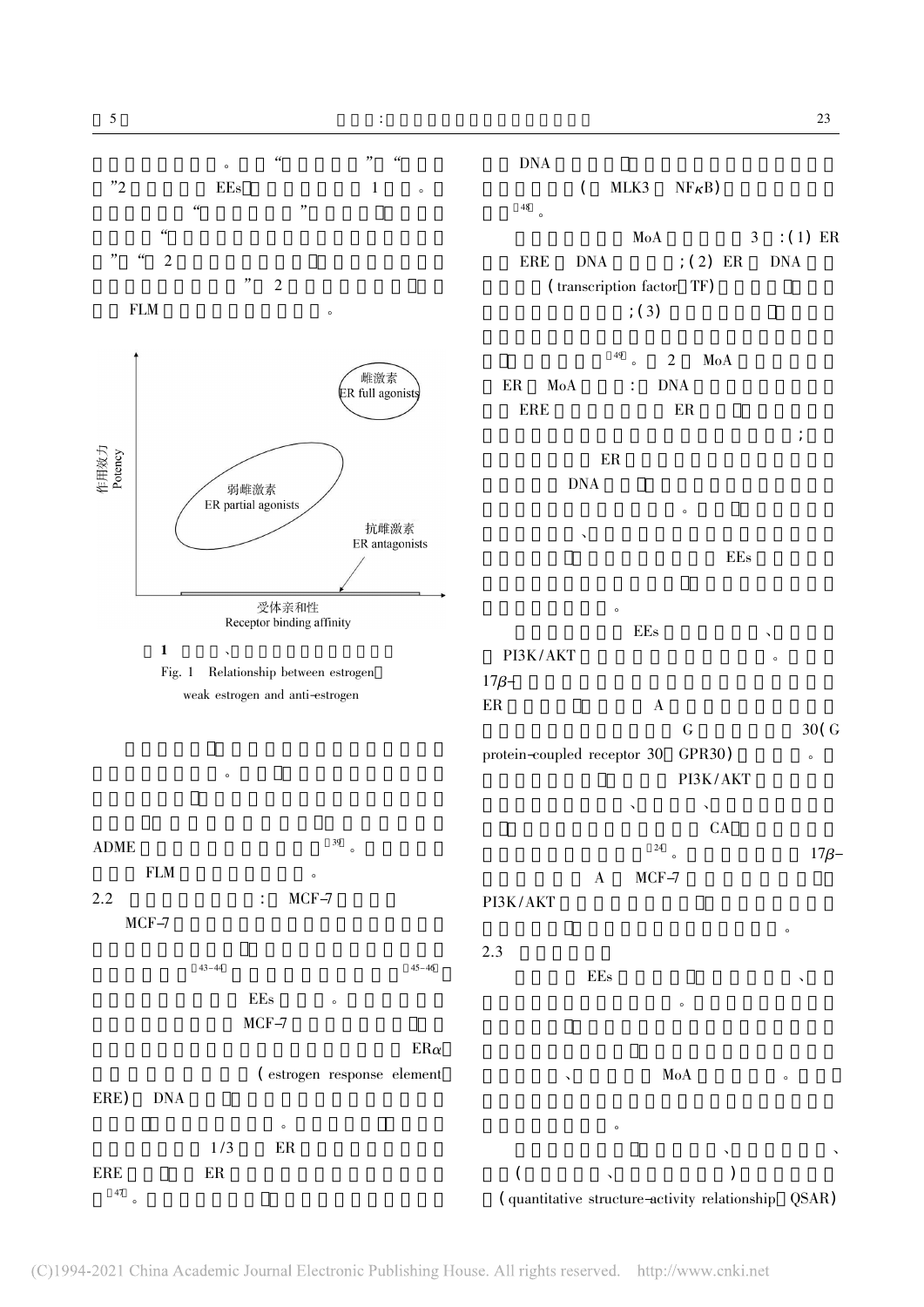



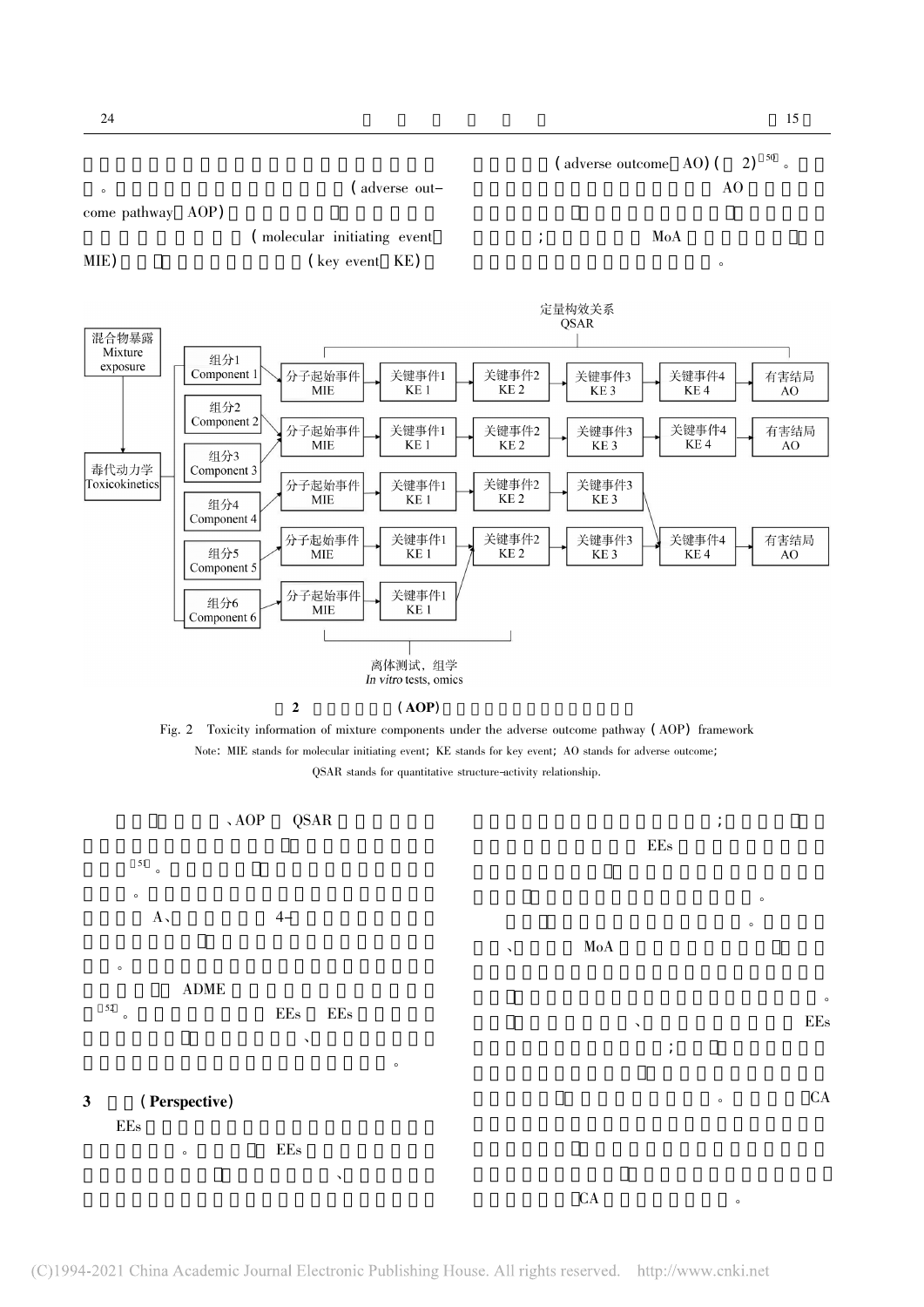

(References):

- 1 Petrovic M Eljarrat E Lopez de Alda M J et al. Endocrine disrupting compounds and other emerging contaminants in the environment: A survey on new monitoring strategies and occurrence data J . Analytical and Bioanalytical Chemistry 2004 378( 3) : 549-562
- 2 Hotchkiss A K Rider C V Blystone C R et al. Fifteen years after"wingspread"—Environmental endocrine disrupters and human and wildlife health: Where we are today and where we need to go J . Toxicological Sciences 2008 105(2): 235-259
- 3 Vandenberg L N Colborn T Hayes T B et al. Hormones and endocrine-disrupting chemicals: Low-dose effects and nonmonotonic dose responses J . Endocrine Reviews 2012 33( 3) : 378-455
- 4 Zha J M Wang Z J Wang N et al. Histological alternation and vitellogenin induction in adult rare minnow ( Gobiocypris rarus) after exposure to ethynylestradiol and nonylphenol J . Chemosphere 2007 66 ( 3) : 488-495
- 5 Kojima H Takeuchi S Nagai T. Endocrine-disrupting potential of pesticides via nuclear receptors and aryl hydrocarbon receptor J . Journal of Health Science 2010 56( 4) : 374-386
- 6 Mnif W Hassine A I H Bouaziz A et al. Effect of endocrine disruptor pesticides: A review J . International

Journal of Environmental Research and Public Health 2011 8( 6) : 2265-2303

- 7 Okada H Tokunaga T Liu X et al. Direct evidence revealing structural elements essential for the high binding ability of bisphenol A to human estrogen-related receptor-<sup>γ</sup> J . Environmental Health Perspectives 2008 116( 1) : 32-38
- 8 Vom Saal F S Myers J. Bisphenol A and risk of metabolic disorders J . The Journal of the American Medical Association 2008 300( 11) : 1353-1355
- 9 McGovern V. PCBs are endocrine disruptors: Mixture affects reproductive development in female mice J . Environmental Health Perspectives 2006 114 (6): A368-A369
- 10 Peng X Wang Z Yang C et al. Simultaneous determination of endocrine-disrupting phenols and steroid estrogens in sediment by gas chromatography-mass spectrometry J . Journal of Chromatography A 2006 1116( 1-  $2)$ : 51-56
- 11 Payne J Rajapakse N Wilkins M et al. Prediction and assessment of the effects of mixtures of four xenoestrogens J . Environmental Health Perspectives 2000 108( 10) : 983-987
- 12 Silva E Rajapakse N Kortenkamp A. Something from "nothing"—Eight weak estrogenic chemicals combined at concentrations below NOECs produce significant mixture effects J . Environmental Science and Technology 2002 36( 8) : 1751-1756
- 13 Yang R Li N Ma M et al. Combined effects of estrogenic chemicals with the same mode of action using an estrogen receptor binding bioassay J . Environmental Toxicology and Pharmacology 2014 38( 3) : 829-837
- 14 Payne J Scholze M Kortenkamp A. Mixtures of four organochlorines enhance human breast cancer cell proliferation J . Environmental Health Perspectives 2001 109( 4) : 391-397
- 15 Suzuki T Ide K Ishida M. Response of MCF-7 human breast cancer cells to some binary mixtures of oestrogenic compounds in-vitro J . Journal of Pharmacy and Pharmacology 2001 53( 11) : 1549-1554
- 16 Rajapakse N Silva E Scholze M et al. Deviation from additivity with estrogenic mixtures containing 4-nonylphenol and 4-tert-octylphenol detected in the E-SCREEN assay J . Environmental Science and Technology 2004 38( 23) : 6343-6352
- 17 Silva E Rajapakse N Scholze M et al. Joint effects of heterogeneous estrogenic chemicals in the E-Screen-ex-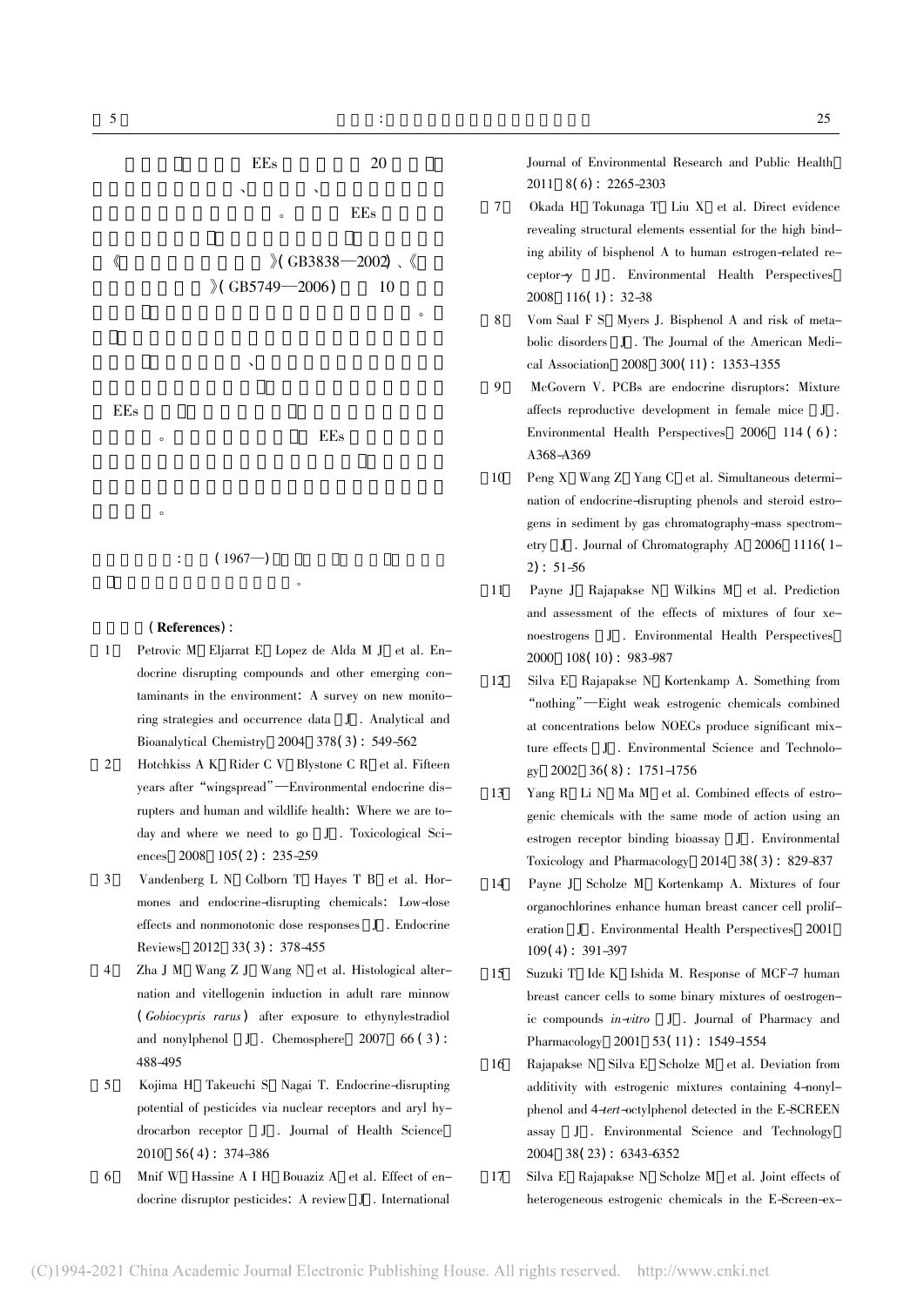ploring the applicability of concentration addition J . Toxicological Sciences 2011 122( 2) : 383-394

- 18 Thorpe K L Gross-Sorokin M Johnson I et al. An assessment of the model of concentration addition for predicting the estrogenic activity of chemical mixtures in wastewater treatment works effluents J . Environmental Health Perspectives 2005 114( S1) : 90-97
- 19 Sun L W Zha J M Wang Z J. Interactions between estrogenic chemicals in binary mixtures investigated using vitellogenin induction and factorial analysis J . Chemosphere 2009 75(3): 410-415
- 20 Ribeiro C Urbatzka R Castro L F C et al. In vitro exposure of Nile tilapia ( Oreochromis niloticus) testis to estrogenic endocrine disrupting chemicals: mRNA expression of genes encoding steroidogenic enzymes J . Toxicology Mechanisms and Methods 2012 22 ( 1) : 47-53
- 21 Arnold S F Bergeron J M Tran D Q et al. Synergistic responses of steroidal estrogens in vitro ( yeast) and in  $vivo$  (turtles)  $J$  . Biochemical and Biophysical Research Communications 1997 235( 2) : 336-342
- 22 Ramamoorthy K Vyhlidal C Wang F et al. Additive estrogenic activities of a binary mixture of  $2'4'6'$ -trichloro-and 2'3'4'5'-tetrachloro-4-biphenylol J . Toxicology and Applied Pharmacology 1997 147( 1) : 93-100
- 23 Tinwell H Ashby J. Sensitivity of the immature rat uterotrophic assay to mixtures of estrogens J . Environmental Health Perspectives 2004 112( 5) : 575-582
- 24 Yuan S W Huang C Ji X Y et al. Prediction of the combined effects of multiple estrogenic chemicals on MCF-7 human breast cancer cells and a preliminary molecular exploration of the estrogenic proliferative effects and related gene expression J . Ecotoxicology and Environmental Safety 2018 160: 1-9
- $25$   $\blacksquare$

## $J \t 2016 \t 11(1) : 1-13$

- Yang R Li N Rao K F et al. Review on methodology for environmental mixture toxicity study J . Asian Journal of Ecotoxicology 2016 11( 1) : 1-13 ( in Chinese)
- 26 Loewe S. Die quantitativen probleme der pharmarkologic J . Ergebnisse der Physiologie 1928 27: 47-187
- 27 Van den Berg M Birnbaum L Bosveld A T C et al. Toxic equivalency factors ( TEFs) for PCBs PCDDs PCDFs for humans and wildlife J . Environmental Health Perspectives 1998 106( 12) : 775-792
- 28 Howard G J Schlezinger J J Hahn M E et al. Gener-

alized concentration addition predicts joint effects of aryl hydrocarbon receptor agonists with partial agonists and competitive antagonists J . Environmental Health Per-

29 Brinkmann M Hecker M Giesy J P et al. Generalized concentration addition accurately predicts estrogenic potentials of mixtures and environmental samples containing partial agonists J . Toxicology in Vitro 2018 46: 294-303

spectives 2010 118(5): 666-672

- 30 Ezechiá M Cajthaml T. Novel full logistic model for estimation of the estrogenic activity of chemical mixtures J . Toxicology 2016 359-360: 58-70
- 31 Ezechiá M Cajthaml T. Receptor partial agonism and method to express receptor partial activation with respect to novel full logistic model of mixture toxicology J . Toxicology 2018 393: 26-33
- 32 Schlotz N Kim G J Jäger S et al. In vitro observations and in silico predictions of xenoestrogen mixture effects in T47D-based receptor transactivation and proliferation assays J . Toxicology in Vitro 2017 45: 146-157
- 33 Tapiero H Nguyen Ba G Tew K D. Estrogens and environmental estrogens J . Biomedicine and Pharmacotherapy 2002 56( 1) : 36-44
- 34 Wikipedia. Receptor antagonist EB/OL . ( 2015-4- 28) [2019-08-22 . http: / /en. wikipedia. org /wiki /Receptor\_antagonist
- 35 Min J Lee S K Gu M B. Effects of endocrine disrupting chemicals on distinct expression patterns of estrogen receptor cytochrome P450 aromatase and p53 genes in Oryzias latipes liver J . Journal of Biochemical and Molecular Toxicology 2003 17( 5) : 272-277
- 36 Frye C Bo E Calamandrei G et al. Endocrine disrupters: A review of some sources effects and mechanisms of actions on behaviour and neuroendocrine systems J . Journal of Neuroendocrinology 2012 24( 1) : 144-159
- 37 Kortenkamp A. Ten years of mixing cocktails: A review of combination effects of endocrine-disrupting chemicals J . Environmental Health Perspectives 2007 115: 98-105

 $38$   $9^{\prime}$  -DDT

#### $J$ .  $2012 \quad 7(3) : 251-258$

Xiang X Wang L M Zhong L Y et al. Combined effects of environmental estrogen  $o$   $p'$  -DDT and antiestrogen fulvestrant on zebrafish ( Danio rerio) embryos J . Asian Journal of Ecotoxicology 2012  $7(3)$ : 251-258 ( in Chinese)